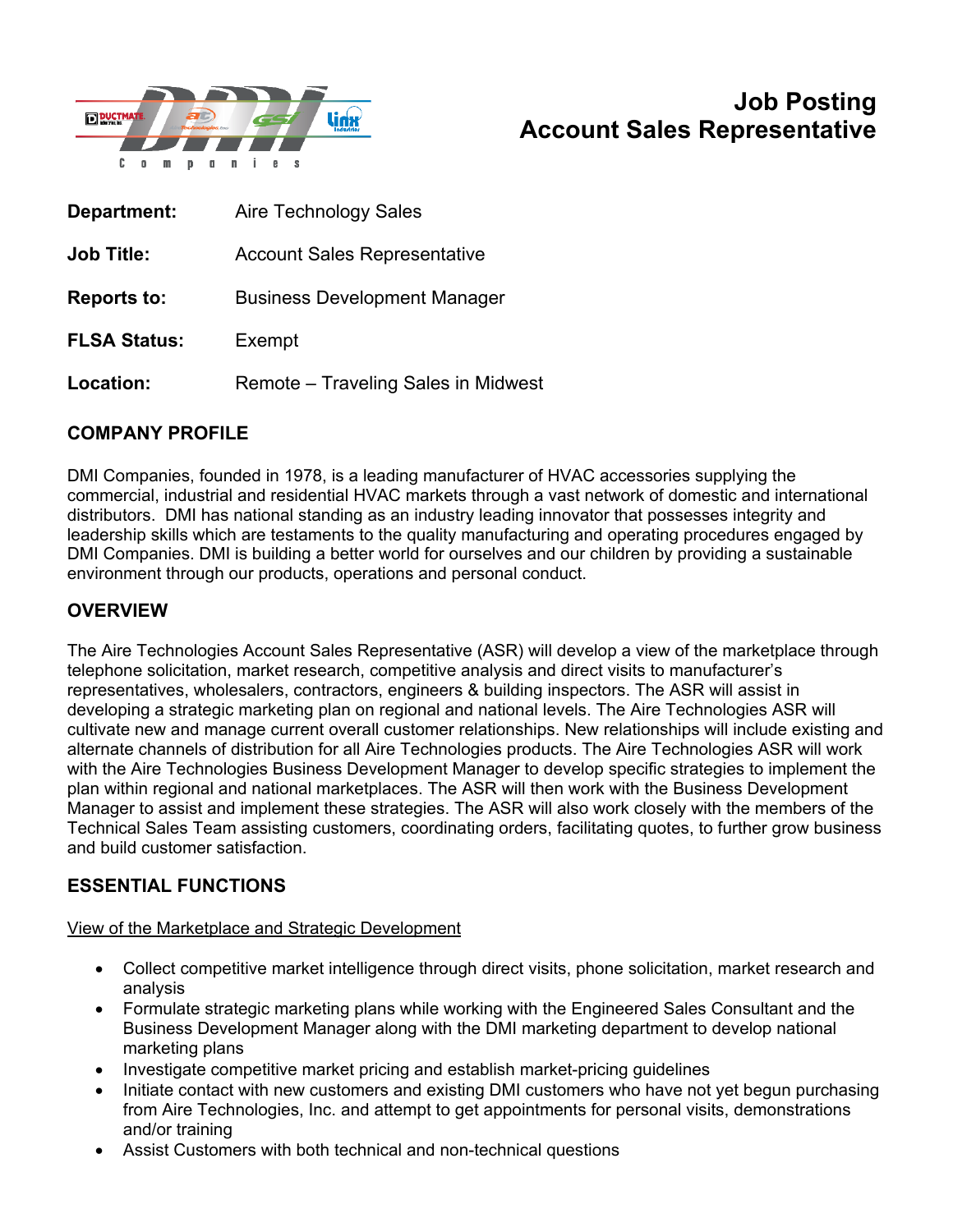• Prepare quotes when requested by customers that include sizing, list pricing with standard multipliers and competitive freight quotes in an effort to gain the customers business

#### Implementation of Market Strategy

- Manage existing relationships
- Assist the Technical Sales team with any difficult or time sensitive orders. This includes at least a minimum of, but not limited to a follow-up telephone call to the customer
- Develop job quotes and price requests for accounts as needed and conduct follow up to determine status. If lost, why and to whom.
- Manage customer contract and special pricing
- Follow appropriate procedures for requesting shipment and follow up of samples, literature and promotional materials
- Attend local, and national tradeshows
- Organize Online training
- Assist with Aire Technologies social media
- Manage the CRM system and monthly reports
- Assist the Technical Sales team with returned or damaged goods.
- Build customer satisfaction and buying confidence through post-sale calls
- Develop new relationships through current market channels and through alternate channels such as Plan and Spec organizations and/or Market Reps

## Review and Analyze Sales Efforts

- Analyze and forecast territory performance and sales
- $\circ$  Utilize EAX (My Aire Technologies) Power BI, Infor, InforCRM, Stratum, and margin analysis
- Identify sales trends
- Determine course of actions for lagging sale

# Identify New Product Opportunities – Research & Development

- Collect and analyze market data for new opportunities in product line developments or augmentations to gain more market share through additional breadth of product offerings
- Work with the Aire Technologies Engineered Sales Manager, Product Specialists, the DMI Design & Engineering department, New Project Development Committee to add new products and ideas

# **EXPERIENCE & COMPETENCIES**

- 3 Years' Experience Outside Sales, Engineering, Design, HVAC preferred
- Ability to apply principles of logical thinking to define problems, collect data, establish facts, and draw valid conclusions
- Highly proficient in Microsoft Office Suite. PowerBI, CRM experience a plus
- Interpret an extensive variety of technical data
- Excellent time management, organizational, analytical, and multi-task skills
- Ability to interpret sales data and recognize trends
- Ability to communicate effectively and professionally with internal and external customers under all circumstances
- Passionate, energetic, achievement-oriented

# **EDUCATION**

• Bachelor's Degree in Business or Mechanical/Industrial/Manufacturing Engineering preferred